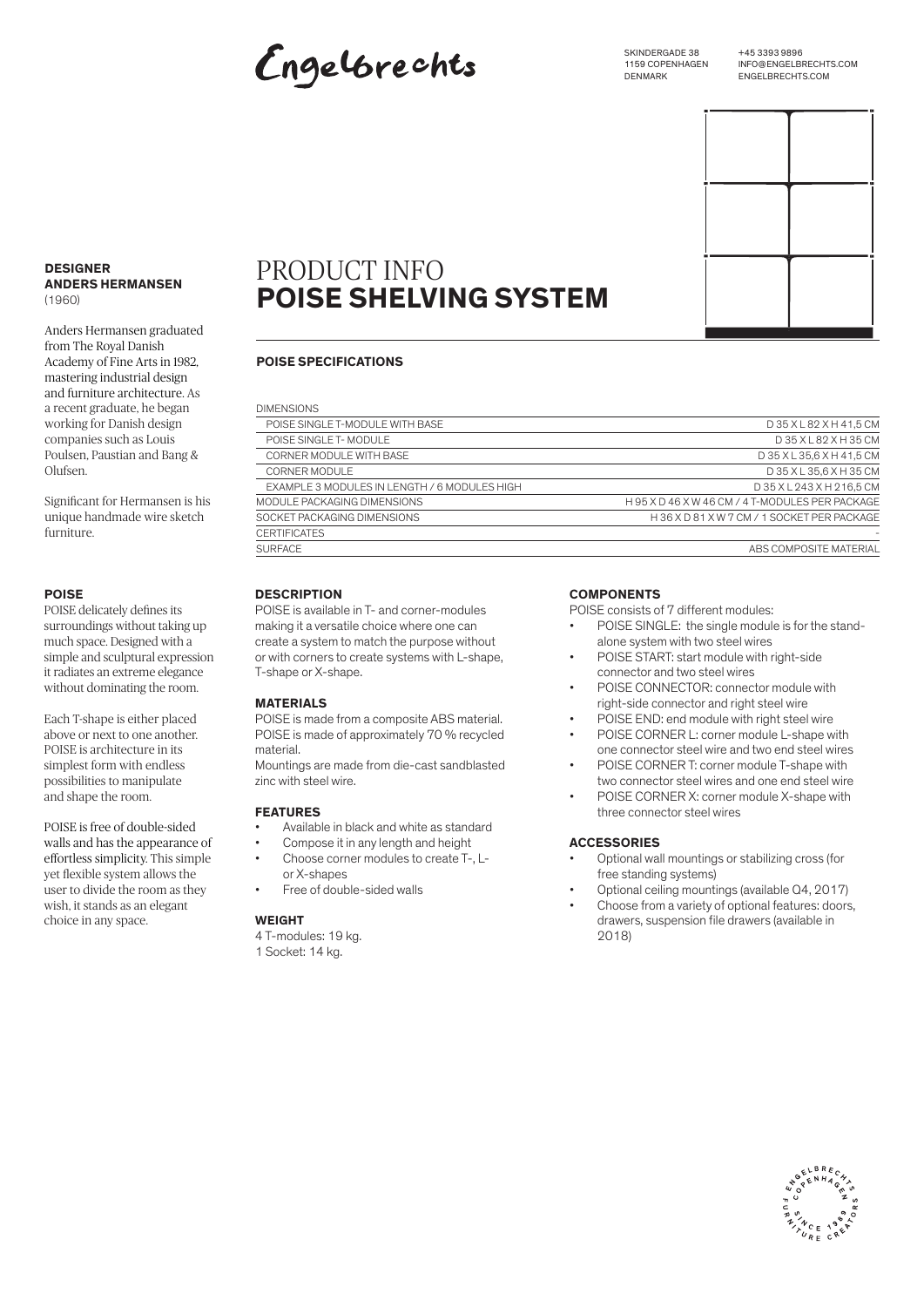Engelbrechts

SKINDERGADE 38 1159 COPENHAGEN DENMARK

+45 3393 9896 INFO@ENGELBRECHTS.COM ENGELBRECHTS.COM

# PRODUCT INFO **POISE SHELVING SYSTEM**